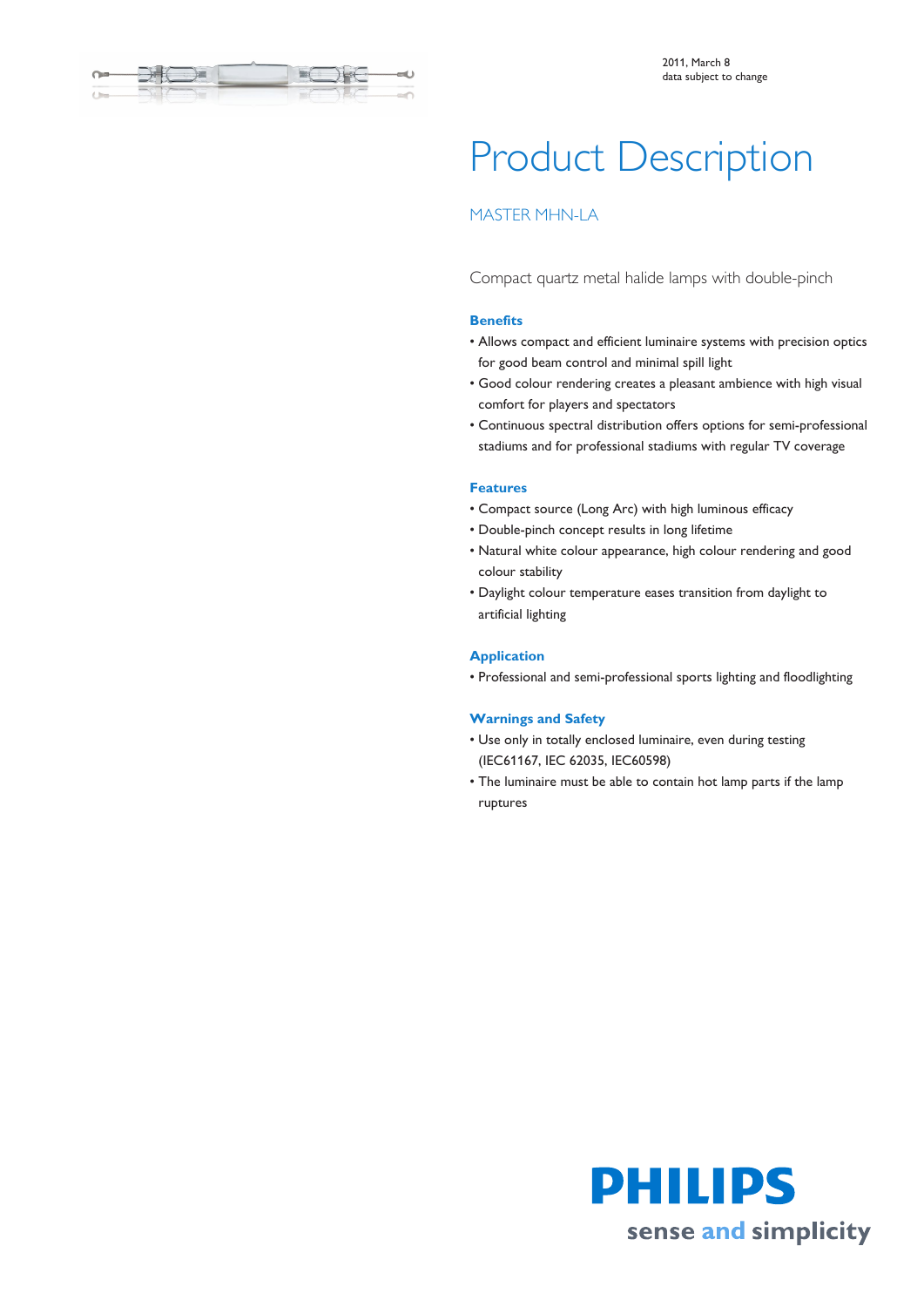# MASTER MHN-LA 2

## Related products



## Dimensional drawing



| Product                        |    | A (Norm) D (Max) O (Norm) X (Norm) |    |  |
|--------------------------------|----|------------------------------------|----|--|
| MHN-LA 2000VV/842 400V XWH 364 | 40 | 108                                | 58 |  |
| MHN-LA 1000W/956 230V XWH 294  | 40 | 405                                | 35 |  |
| MHN-LA 2000W/956 400V XWH 364  | 40 | 108                                | 58 |  |
| MHN-I A 1000W/842 230V XWH 294 | 40 | 405                                | 35 |  |
|                                |    |                                    |    |  |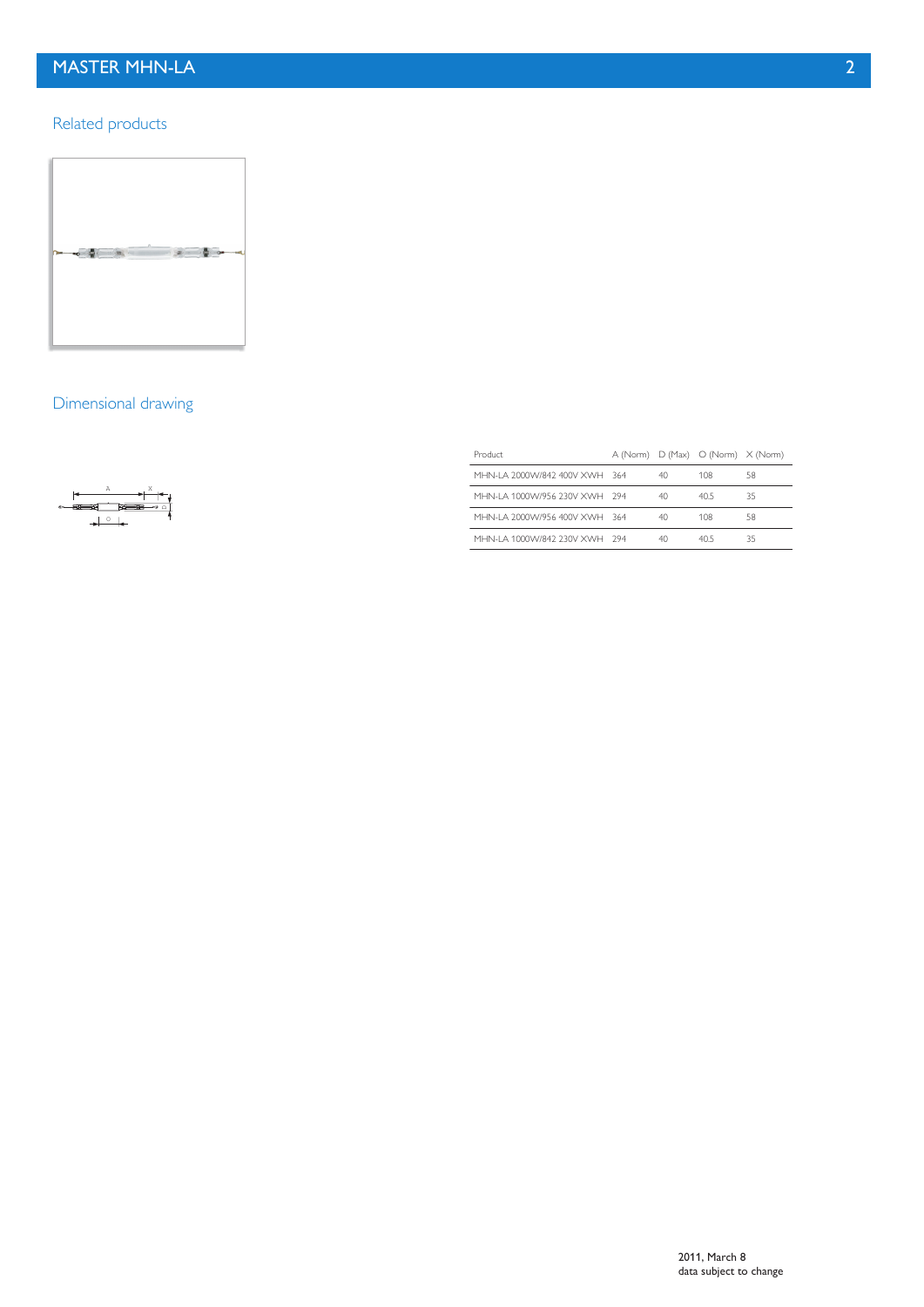# MASTER MHN-LA 3

#### Photometric data



#### Compare table

| Order<br>code | <b>Full product name</b>                | <b>Bulb</b> | <b>Bulb</b><br><b>Finish</b> | $Cap-$<br><b>Base</b> | <b>Burning</b><br><b>Position</b> | Colour<br>Code | Colour<br>Designa-<br>tion | Voltage | Lamp<br>Wattage | Lamp<br>Wattage<br><b>EM</b> | Lamp<br>Lumi-<br>nous<br><b>Flux EM</b> |
|---------------|-----------------------------------------|-------------|------------------------------|-----------------------|-----------------------------------|----------------|----------------------------|---------|-----------------|------------------------------|-----------------------------------------|
| 200747 00     | MASTER MHN-LA 2000W/842<br>400V XWH UNP | <b>TD40</b> | Clear                        | X528                  | p <sub>5</sub>                    | 842            | Cool White                 | 400     | 2000            | 2040                         | 220000                                  |
| 200778 00     | MASTER MHN-LA 1000W/956<br>230V XWH UNP | <b>TD40</b> | Clear                        | X528                  | p <sub>5</sub>                    | 956            | Daylight                   | 230     | 1000            | 1040.0                       | 90000                                   |
| 200730 00     | MASTER MHN-LA 2000W/956<br>400V XWH UNP | <b>TD40</b> | Clear                        | X528                  | p <sub>5</sub>                    | 956            | Daylight                   | 400     | 2000            | 2040.0                       | 190000                                  |
| 200785 00     | MASTER MHN-LA 1000W/842<br>230V XWH UNP | <b>TD40</b> | Clear                        | X528                  | p <sub>5</sub>                    | 842            | Cool White                 | 230     | 1000            | 1040.0                       | 100000                                  |

# Compare table

| Order<br>code | <b>Full product name</b>                  | Lamp<br><b>Voltage</b> | Lamp<br><b>Current</b><br><b>EM</b> | Dimmable Chroma- | ticity<br>Coordi-<br>nate $X$ | Chroma-<br>ticity<br>Coordi-<br>nate Y | Colour<br>Rendering<br><b>Index</b> | Life to<br>10%<br>fail-<br>ures | Life to<br>20%<br>fail-<br>ures | Life to<br>$5%$ fail-<br>ures | Life to<br>50%<br>fail-<br>ures |
|---------------|-------------------------------------------|------------------------|-------------------------------------|------------------|-------------------------------|----------------------------------------|-------------------------------------|---------------------------------|---------------------------------|-------------------------------|---------------------------------|
| 200747 00     | MASTER MHN-LA 2000W/<br>842 400V XWH UNP  | 235                    | 9.6                                 | no               | 370                           | 370                                    | 80                                  | 5000                            | 8000                            | 4000                          | 12000                           |
| 200778 00     | MASTER MHN-I A 1000W/<br>956 230V XWH UNP | 125                    | 9.3                                 | no               | 330                           | 339                                    | 90                                  | 4000                            | 6000                            | 3000                          | 10000                           |